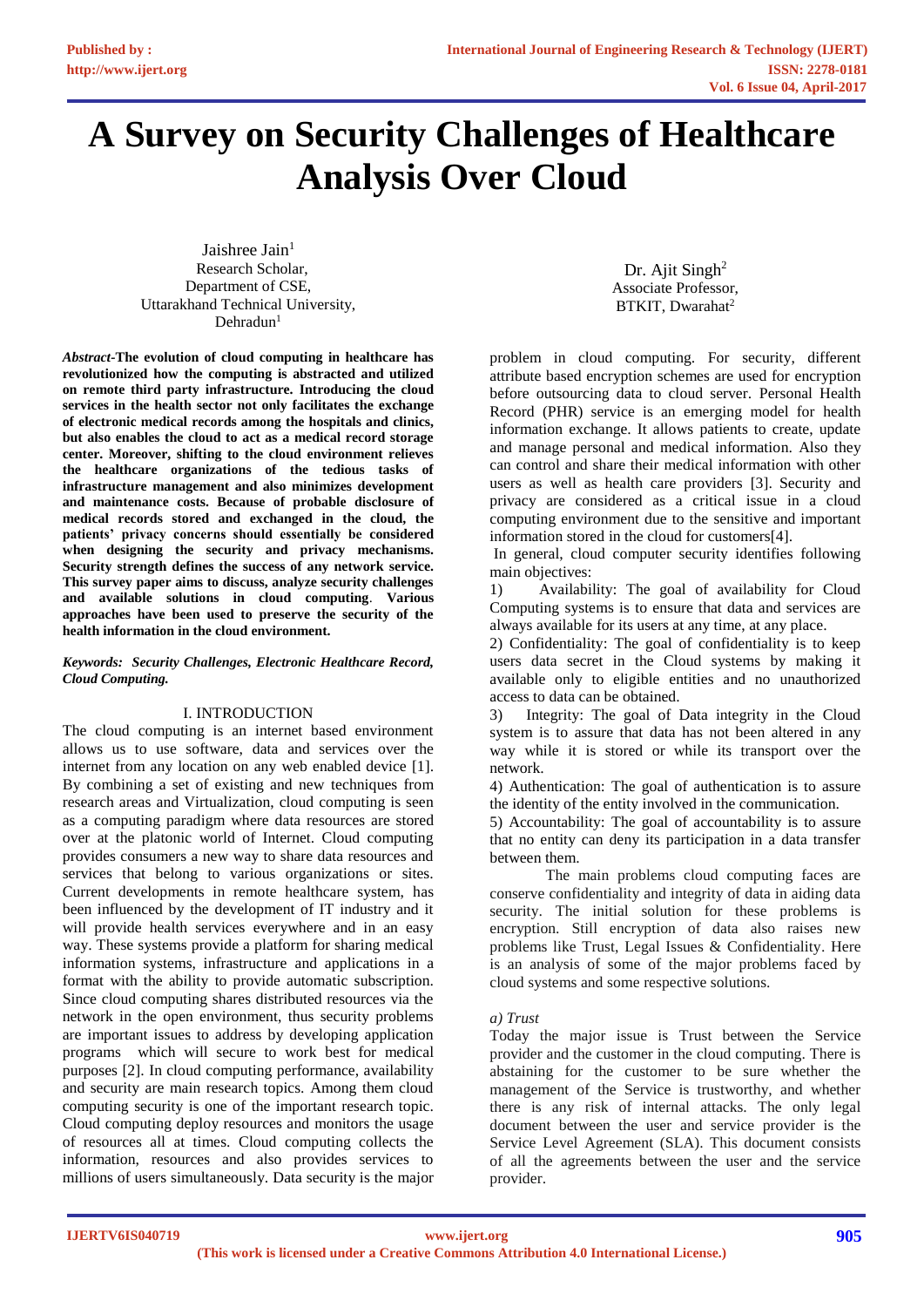## *b) Legal Issues*

There are several regulatory requirements, privacy laws and data security laws that cloud systems need to be adhere. One of the major problems with adhering to the laws is that laws alter from country to country, and users have no control over where their data is physically located.

## *c) Confidentiality*

Confidentiality is preventing the abnormal disclosure of information. Preserving confidentiality is one of the major issues faced by cloud systems, since the information is stored at a remote location that the Service Provider has full access to it. Therefore, there has been some method required to achieve it.

These security objectives require the employment of certain security mechanisms and services to be implemented. A security mechanism can be defined as a process, or a device, which aimed to detect, or prevent, or recover from a security attack. The rest of this article is organized as follows. Section 2 gives a brief review of some security related definitions and concepts. Section 3 provides comparison of security approaches. Section 4 concludes the review article.

#### II. REVIEW OF SOME SECURITY RELATED DEFINITIONS & CONCEPTS

Security considerations relate to risk areas like external knowledge storage, dependency on the "public" web, lack of management, multi-tenancy and integration with internal security. Compared to ancient technologies, the cloud has several specific options, like its massive scale and therefore the incontrovertible fact that resources happiness to cloud suppliers is fully distributed, heterogeneous and all virtualized. Ancient security mechanisms like identity, authentication, and authorization are not any longer enough for clouds in their current type. Security controls in Cloud Computing are completely different than security controls in any IT surroundings. However, as a result of the cloud service models used the operational models and therefore the technologies accustomed modify cloud services [5].

Prof. D. G. Vyawahare used key policy advanced encryption standard associated with user authorization period (KP-AESAP) allows user to decrypt data only within predefine authorization period [6]. To achieve finegrained access control, attribute based encryption (ABE) is used to encrypt data before storing them. The cipher text (encrypted data) can be decrypted by any user if his secret key satisfies the access policy. To tackle the first challenge of ABE integration, both symmetric cryptography and ABE are used. Mostly, each file is encrypted with a randomly generated symmetric key (RSK) and RSK is again encrypted with ABE. Both the encrypted file and the encrypted RSK are sent to the cloud for storage to allow fine grained access[7]. Waleed, 2016 [8] demonstrated an innovation for user privacy and security in cloud computing open source software. This research paper focused on the user privacy and security in cloud computing and the solutions to improve privacy and security of cloud computing. The study employs UEC (Ubuntu Enterprise Cloud) Eucalyptus for simulation,

which is the accepted open source cloud computing software as a solution. In this paper, simulation of some of the potential attacks to users' metadata and data stored in Eucalyptus database files is used in order to supply the necessary information on the consequences of abuse of cloud users' information privacy. Based on the research, RSA is secure but once the number of bits is beyond 3223 bits, it takes a long time to factor until it reaches appoint that the hardware cannot factor it out. Christian Esposito [9] used the seven phases of a key management process  $\&$ breach identification module to monitor the data exchanged and stored within clouds when a given manufacturing process is performed, checked the correct flow of data within the overall infrastructure. Despite all of the preventive measures put in place by a company, a data breach can still occur. Breach identification remains an open research issue, and lacks a substantial body of literature. SAJID et. al.[10] highlighted some important facts about industrial SCADA (Supervisory control & data acquisition) systems with an emphasis on threats, vulnerabilities, and management. In such environments, the nature of data is such that it must be stored on server/s for backup or sharing purposes, and these server/s are mostly managed by a third party. This third party management means that these servers are likely to contain large numbers of clients and their confidential servers cannot information. The result is that the privacy of data on these clouds be guaranteed, as the data may or may not be shared with other clients. Deshmukh 2016 [11] proposed a frame work for storing the health records and accessing them by patients and physicians as authorized by key-control scheme. The scenarios we have considered here are of rural and urban health care centers and hence more appropriate for Indian health care services. The proposed scheme has double data security by introducing isolation between encryption schemes of transmitted data and stored data. The main concern of EHR system is to have simple structure of passwords and thus, attribute based or predicate based cryptographic algorithms are more suitable. Premarathne 2016 [12] addressed how to securely store and manage big EHR data, and how to ensure secure access to this data. To manage EHRs efficiently and securely, the author proposed a design based on steganography, which we use to hide confidential EHR data inside the ECG host data. Robust key exchange management between various parties is not involved in this paper. Marwan 2016 [13] addressed the security and privacy issues in medical image seems to allow a better and more secure deployment of cloud throughout the health sector. The key encryption management, access control policies are still obstacles that need to be overcome. Kumarage et al. 2016 [14] described how fully homomorphic encryption with efficient data processing models can help achieve data security and privacy in cloud-based data analytics systems. They proposed a distributed anomaly-detection model based on fuzzy data modeling as uniquely suitable for implementing secure cloud-based analytics as a service complemented with FHE (Fully Homomorphic Encryption). At any given instance only the data of a particular person will be subject to the clustering and anomaly-detection procedure.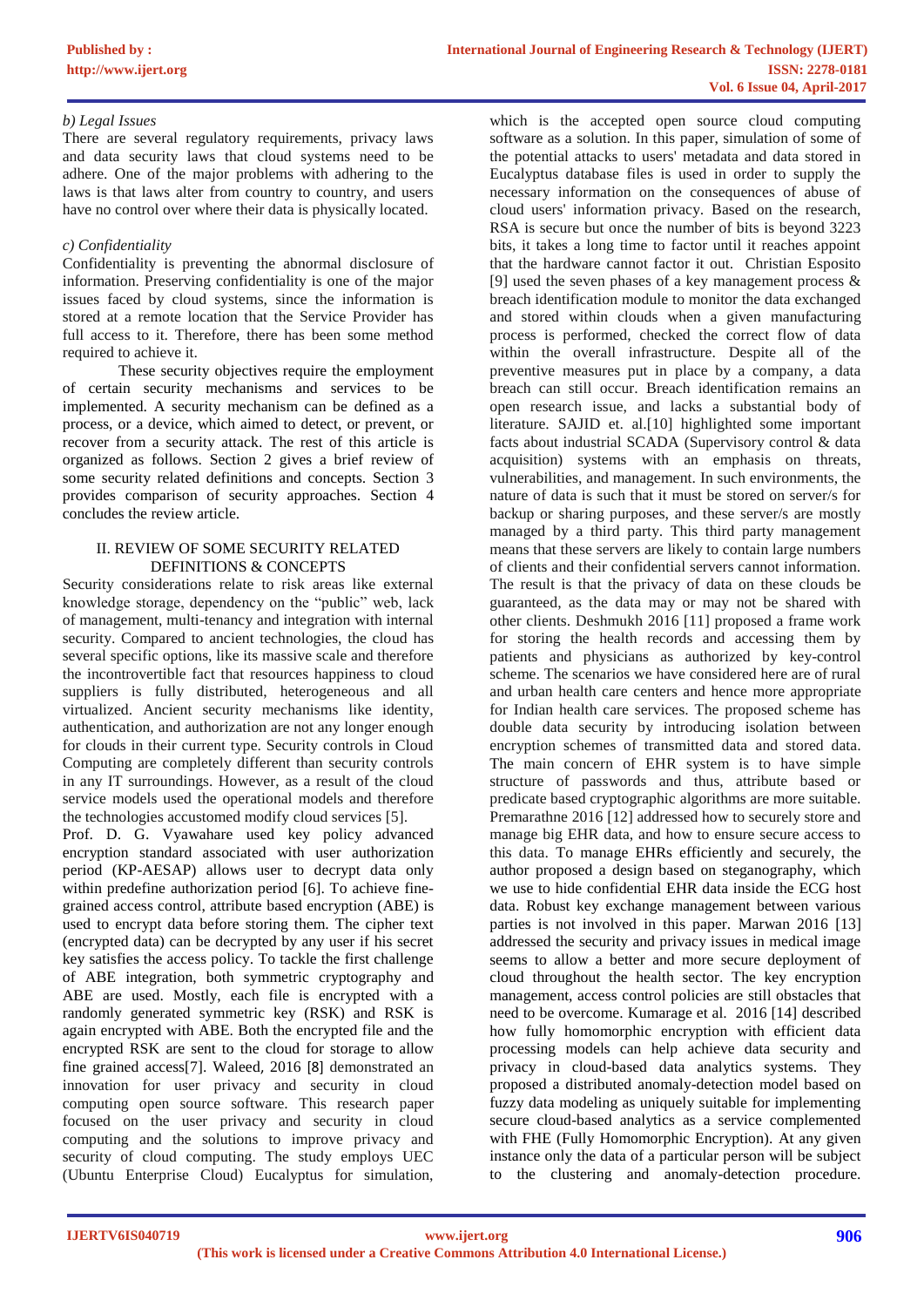Mehraeen 2017 [15] investigated the security challenges in cloud computing. Review of articles showed that for ensuring healthcare data security, it is important to provide authentication, authorization and access control within cloud's virtualized network. Chouhan 2016 [16] discussed Denial of Service (DoS) attacks, Cloud Malware Injection Attack, Side Channel Attacks, Authentication Attacks and Man-In-The-Middle Cryptographic Attacks of cloud computing and also provided some possible solutions. The concepts discussed in this paper will help to build a strong architecture for security in the field of cloud computation. Alzoubaidi 2016 [17] proposed a national cloud computing data centers architecture solution to host healthcare system services computing resources components, proposing building a national e-health cloud environment to overcome many of the challenges confronting the success of Hakeem the core of the National e-Health System (NHS) for the provision of e-Health as a Service. Rani 2016 [18] proposed an Integrated Secure Authentication (ISA) in e-health Care application using cloud environment to use spatial information of Received Signal Strength (RSS), a physical property associated with each node, that is difficult to modify, and not based on cryptography. Similarly, Tri Mode Algorithm is introduced that can secure the data storage and fully authenticated data sharing from the use of Trusted Third Party (TTP). The algorithm can be implemented on three stages SetUP, CheckUP and LockUP. A simulated and analytical result highlights the security, efficiency and simplicity of our proposed scheme is better than the existing approach. Kaur 2016 [19] compared important techniques with each other in terms of encryption comparative study between two such widely used encryption algorithms( AES) and (RSA) and Congestion control mechanisms*.* Barthelus 2016 [20] applied an evidence-based research methodology that consists of a systematic review of primary literature and a thematic synthesis of findings. The findings indicate that the primary reasons for resistance to cloud adoption within the healthcare industry are security and privacy risks to sensitive patient data, integration challenges, and a firms' potential to lose control of data to cloud providers. However, incorporating analytical tools and safeguards into the decision process can mitigate these challenges. This study deepens knowledge of innovation resistance, which has been limited to innovation research thus far, and presents a conceptual model of how resistance affects each stage of the innovation decision process. This study proposes the cloud adoption toolkit to healthcare decision makers as a practical solution to address the challenges of cloud adoption. Noufal 2016 [21] defined the design and execution of e-health monitoring system. The system architecture consists of smart devices and wireless sensors for real time analysis and storage of medical parameters of patients. The system aims at creating a universalaccess to retrive and analyse the medications taken by the patient by using RFID module. The system is designed to monitor the physical status of the patient. While monitoring, the acquired data is updated automatically and is saved in the cloud, so that it can be retrieved whenever required. The privacy is maintained by providing the patients with a

unique ID, where the patients can update their records after each medication. Raval 2016 [22] achieved data confidentiality and identity privacy with high efficiency and efficiently realized access control of patient's personal health information by resisting various kinds of malicious attacks and far out performed previous schemes in terms of storage, computational and communication overhead. Tewari 2016 [23] focused on various limitations and their possible solutions available within WBANs in order to provide secure and private information management to its dependents and users. Desai 2016 [24] discussed the cloud computing evolution, how can the health care industries use the cloud computing and improves the service to patient in India, challenges of cloud in health care and benefits of cloud techniques in health care industries. Zriqat 2016 [25] proposed a novel Context-aware Access Control Security Model (CARE) to capture the scenario of data interoperability and support the security fundamentals of healthcare systems along with the capability of providing fine-grained access control. Sangeetha et. al.[26] defined a public-private key pair for each attribute. For each user' secret key, there is a combination of user's ID and the attribute's secret key, thereby ensuring that each attribute presents a different key to each user. Data files are encrypted by public key components and access matrices converted from the access structure; user secret keys are defined to reflect their access privileges so that a user can only decrypt a cipher text if they have the matched attributes to satisfy the cipher text. To resolve the challenging issues of collusion resistance, this scheme provides users with a public key fitted to their secret keys; this paper used user's ID to "tie" together the attributes belonging to this user so that they cannot be successfully combined with another's user's attributes. Hanen 2016 [27] proposed solution shows that the MCMAS (Multi Cloud Multi Agent system) has a commanding capability to cope with the problem of traditional application. The performance of the MCMAS is compared with the traditional system in polyclinic ESSALEMA which showed that this prototype yields better recital than using usual application.

Rao 2015 [28] discussed data security challenges and solutions are provided for these challenges to overcome the risk involved in cloud computing. However, proper key management techniques can be used to distribute the key to the cloud users such that only authorized persons can access the data. Griebel et. al. 2015 [29] discussed on the status of cloud-computing in healthcare and to identify areas of interest beyond typical "OMICS" topics. They found that especially resource intensive (e.g. medical imaging) and communication intensive areas such as various kinds of tele-applications are predestined for cloud computing use. Rezaeibagha 2015 [30] investigated crucial technical security and privacy requirements of EHR systems based on a comparison of a systematic review of the literature with ISO/IEC 27002:2013 and ISO/IEC 29100:2011 standards. It demonstrated, regardless of the enormous effort required, well defined access control policies should be mandated in order to provide patient privacy by limiting the access rights to patient data with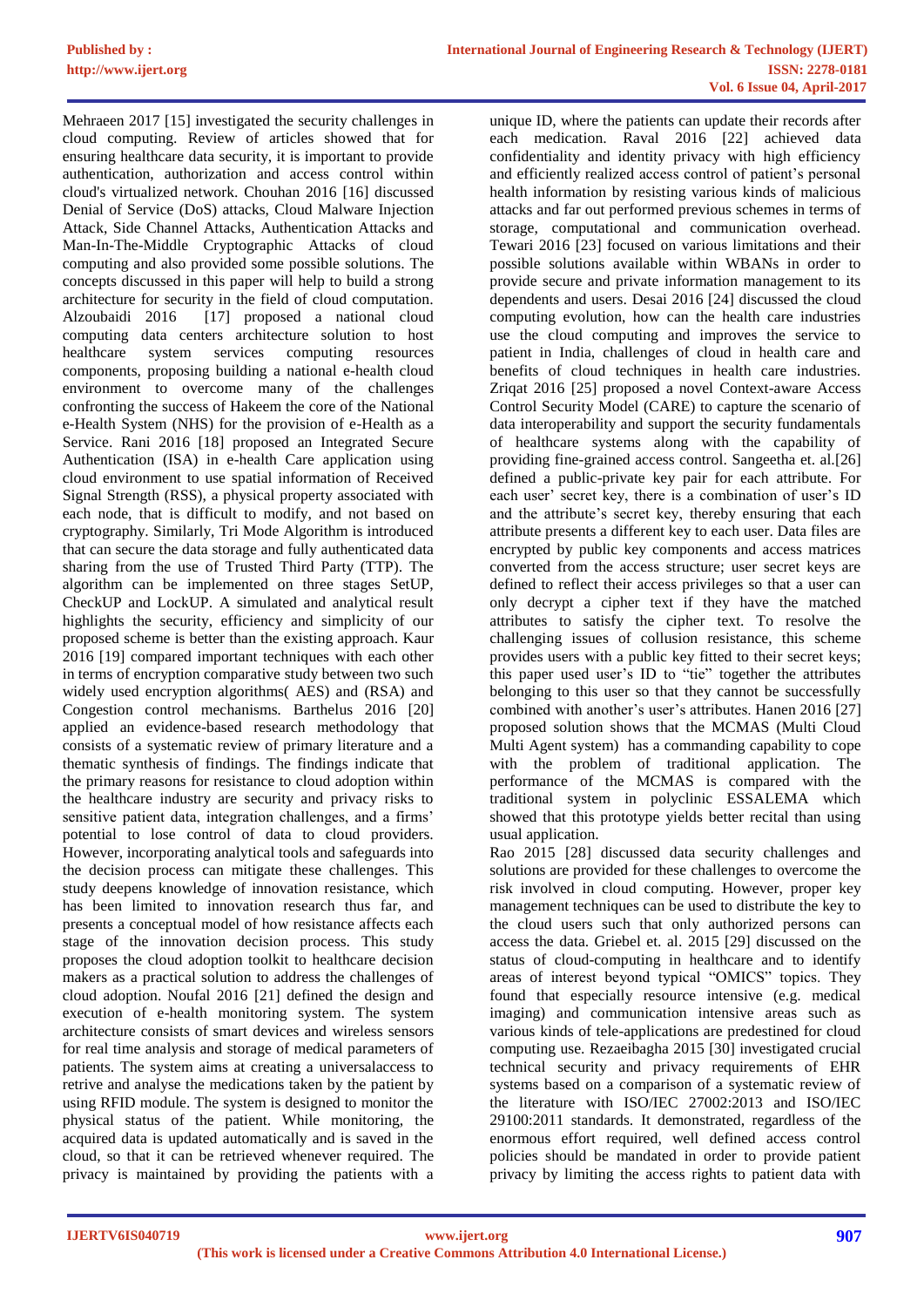proper access control policy languages and standards. Dubovitskaya 2015 [31] proposed an architecture of a secure and scalable privacy preserving eHealth cloud system that allows to store and efficiently search over patient data used for the treatment and an algorithm that allows to build a database with patients' data for the research purposes. With the proposed algorithm we only preserve the utility of the *RSDB( Non –Redundant representative sequence)*. However, to improve utility of the data from *RSDB*, the possibility to de-generalize the data from *RSDB* without violation of patients' privacy during bounded time interval need to be considered. Bhati 2015 [4] focused on the issues related to the data security aspect of cloud computing know are reactive security measure. Rathi 2015 [32] proposed to protect the healthcare data in the cloud. This system had a double layer protection in which the EHRs are stored in the cloud. However, Encryption/ Decryption can be done in one layer and in the other layer; Splitting/ Merging of the cipher text can be done. Thus, data security can be improved in cloud computing. Zhou [33] proposed a secure and efficient privacy-preserving dynamic medical text mining and image feature extraction scheme PPDM (Privacy-Preserving Protocol for Cloud-Assisted e-Healthcare Systems) in cloud-assisted e-healthcare systems. Elmogazy 2015 [34] proposed homomorphism cryptography with Attribute Based Encryption. In this scenario, we suggest that EHR is stored as a Hierarchical record; each part of patient record (i.e. Personally Identifiable Information and Healthcare data) is encrypted separately using different keys. Sedem 2015 [35] measured the ICT awareness of stakeholders in healthcare while also providing an evidence of the possibility of cloud implementation by Ghana Health Services (GHS) in relation to the ICT awareness of stakeholders. It also provides a framework for a cloud based E-Health adoption by the GHS. Sengupta 2015 [36] proposed hybrid RSA encryption technique provides higher level of security than only RSA algorithm. Encryption of data for IaaS will secure the data from confidentiality but to maintain integrity of data in cloud, secure protocol (like FTP with SSL, HTTPS, Secure Copy Program) transactions are required.[20] Boyinbode 2015 [37] proposed and implemented a cloud-based electronic medical record (CloudeMR) system to improve the delivery of healthcare system in the rural communities of Nigeria. In this paper, a complete, robust and efficient cloud-based EMR system has been designed and implemented. Fabian 2015[38] presented a novel architecture and its implementation for interorganizational data sharing, which provides a high level of security and privacy for patient data in semi-trusted cloud computing environments. This architecture features attribute-based encryption for selective access authorization and cryptographic secret sharing in order to disperse data across multiple clouds, reducing the adversarial capabilities of curious cloud providers. An implementation and evaluation by several experiments demonstrate the practical feasibility and good performance of our approach.

Donald 2014 [39] analyzed the importance of the data security in the cloud. Reason for choosing symmetric encryption algorithms are effective to handle encryption for large amount of data, and effective speed of storing data in the cloud. Only security and privacy for protecting the data in cloud storage is included. Youssef 2014 [40] proposed a framework for secure Health Information Systems (HISs) based on big data analytics in mobile cloud computing environment. The framework provides a high level of integration, interoperability, and sharing of EHRs among healthcare providers, patients and practitioners. The cloud permits a fast Internet access, sharing, and provision of EHRs by authenticated users. Big data analytics helps analyze patient data to provide right intervention to the right patient at the right time. The proposed framework applies a set of security constraints and access control that guarantee integrity, confidentiality, and privacy of medical data. Zafar 2014 [41] presents a cloud driven healthcare service model, and explores different services of cloud for health industry. Paper also shed light on the constraints associated with cloud adoption for healthcare. Paper concludes that healthcare stakeholders can take advantage of cloud services to offer novel patient care applications, reduce costs and management, and ultimately provide quality healthcare services. Tebaa 2014 [42] presented the security limitations in the single Cloud and the usefulness of adopting rather Multi-Clouds strategy to reduce security risks, through the use of DepSky which is a virtual storage system that ensures better availability and high confidentiality of data. The homomorphic encryption applied to single cloud allows operations on encrypted data without decrypting. The swot analysis of the different security mechanisms used in the multi-clouds allows to cloud providers to know what is the mechanism to use to provide better security (Confidentiality, Integrity and Availability) of data stored in their data centers, and the client can understand the limitations of single cloud and the benefits of multi-clouds, DepSky is the most reliable mechanism. The use of multi-clouds computing is not restricted to data storage, but also performing operations on data. Plachkinova [43] proposed a framework focusing on the security issues related to implementing EHR systems on the cloud. The framework targets evaluators from healthcare practitioners and is designed to be a comprehensive tool for improving decision making. Sultana 2014 [44] proposed an Information Integration and Informatics framework. The proposed framework allows: (1) Data Integration – integrating data from scattered and different sources into a same nomenclature and establishing effective use of clinical data combined from diverse EHRs, (2) Data Access – querying and getting healthcare data stored in the cloud,  $(3)$  Data Analytics – efficient data

analysis of big healthcare data collected in cloud, (4) Data Storage – healthcare data storage and lifecycle management. The importance of the proposed work obtained from the using and developing of technologies for clinical data tools, integration and techniques for explicate healthcare data effectively, which strengthen the benefits and economics of present cloud computing environments already in or entering the use in other domains. Nagaty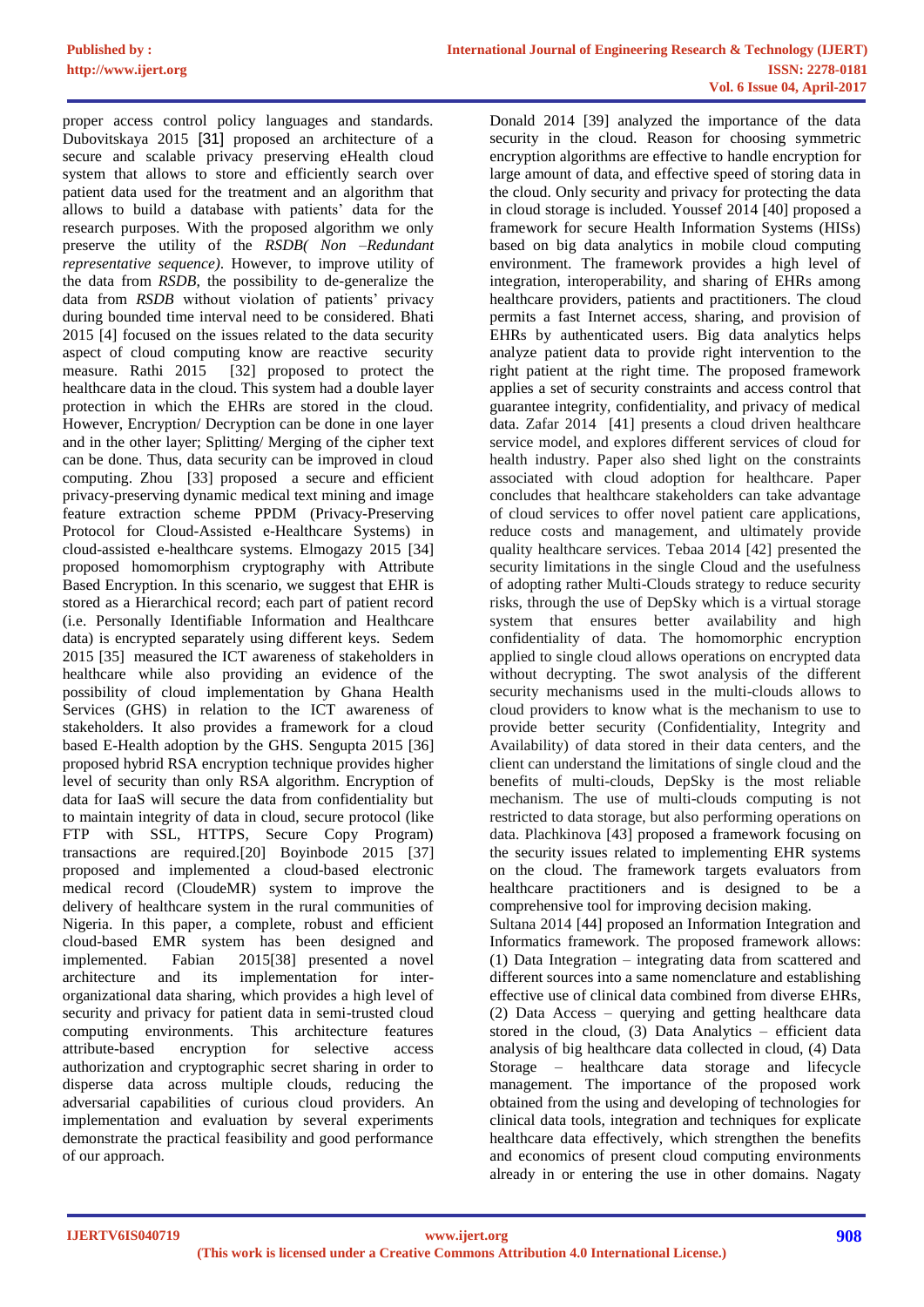2014 [45] presented a secure mobile health application which is based on hybrid cloud architecture combined with cryptographic techniques to protect privacy, integrity and security of patients and health care givers data and with role based access control to authenticate and authorize users. Hybrid cloud platform combines the advantages of both the private cloud which guarantees privacy and safety of data and the public cloud which provides a platform for reduced services costs. Integrating cryptography and role based access control with hybrid cloud computing ensures the safety of patients' medical records and enable user authentication and authorization for access control. This integrated technology can provide the mobile health care the required safety and privacy to flourish. Gurav 2014 [46] proposed novel patient-centric framework and suite of mechanism for data access control to PHR's stored in semi trusted servers. To achieve fine-grained and scalable data access control for PHRs, we leverage attribute based encryption (ABE) techniques to encrypt each patient's PHR file. Data owner update the personal data into third party cloud data centers. Multiple data owners can access the same data values. Our scheme supports efficient ondemand user/attribute revocation. Thilakanathan 2014 [47] discussed why data sharing in the Cloud is important and the traditional approach to data sharing in the Cloud and also discussed key management in the Cloud and how proper key management leads to more secure and confidential data which can aid secure and private sharing of data in the Cloud. The different techniques, namely ABE and PRE that are currently used to enable secure data sharing in the cloud are also discussed. Scholar 2014 [3] enabled dynamic modification of access policies or file attributes, support efficient on demand user/attribute revocation. However some practical limitations are in building PHR system. The data access right could be given based on user's identities rather than their attributes, while ABE does not handle that efficiently. For solving this problem in this paper proposed PHR system, based on Attribute Based Broadcast Encryption (ABBE). Madarkar 2014 [48] proposed TSFS algorithm which very lightweight efficient encryption algorithm. It helps to maintain confidentiality of healthcare data and also discussed about security of E-hospital management in cloud computing and image conversion model. Now days healthcare is important topic in cloud computing but it is very defend less toward security. Louk et.al. [2] proposed the constructive idea of Healthcare data via cloud computing and the security accessing data by authorized individuals. This paper also described security elements like monitoring, recording, tracking and notification. For the purpose of encryption-decryption, AES-256/SHA is used. Re-encryption "tag" and "mark" for data access system is only be functional for every legal user. It suggests that the cloud computing based on encryption and decryption services. Encrypted medical data could be accessed and decrypted from anywhere and whomever with particular authentication. Ribeiro 2014 [49] presented a

software proxy that enables the outsourcing of XDS (Cross-enterprise document sharing**)** architectural parts while preserving the interoperability, confidentiality, and searchability of clinical information. A key component in our architecture is a new searchable encryption (SE) scheme—Posterior Playfair Searchable Encryption (PPSE)—which, besides keeping the same confidentiality levels of the stored data, hides the search patterns to the adversary, bringing improvements when compared to the remaining practical state-of-the-art SE schemes. [44]described the design of an Information Integration and Informatics framework that allows storing, integrating and analyzing healthcare data in the cloud. The Information Integration and Informatics framework allow the development of advanced healthcare application with data integrated in difference database. Application developers can quickly develop healthcare applications by not thinking about the data management in cloud and cloud infrastructure management deployment configuration which are taken care by the Information Integration and Informatics framework. Ikuomola 2014 [50] proposed a system that ensure the security of electronic health records stored in the cloud using Homomorphic Encryption to secure patients medical records and Bilayer Access Control to gives access right to the records. Khan et. al. 2014 [51] presented a secure cloud-based mobile healthcare framework using wireless body area networks (WBANs). The research work presented here is twofold: first, it attempts to secure the inter-sensor communication by multi-biometric based key generation scheme in WBANs; and secondly, the electronic medical records (EMRs) are securely stored in the hospital community cloud and privacy of the patients' data is preserved. The evaluation and analysis shows that the proposed multi-biometric based mechanism provides significant security measures due to its highly efficient key generation mechanism.

## III. COMPARISON OF THE SECURITY APPROACHES

#### *3.1 Research Aim*

The aim of this study was to investigate the security challenges in cloud computing related to healthcare. So, this paper introduces a detailed review of the healthcare cloud computing security issues and explores the main challenges focusing on the compliance concerns and ensuring trust data security with a systematic review of 51 articles.

#### *3.2 Research Questions*

Q1.How Confidentiality concerns in the healthcare cloud computing?

Q2. How can we ensure access control in cloud computing infrastructures?

Q3. How privacy is protected in healthcare cloud computing?

Q4.How data integrity can be ensured?

Q5.How can we ensure availability of data?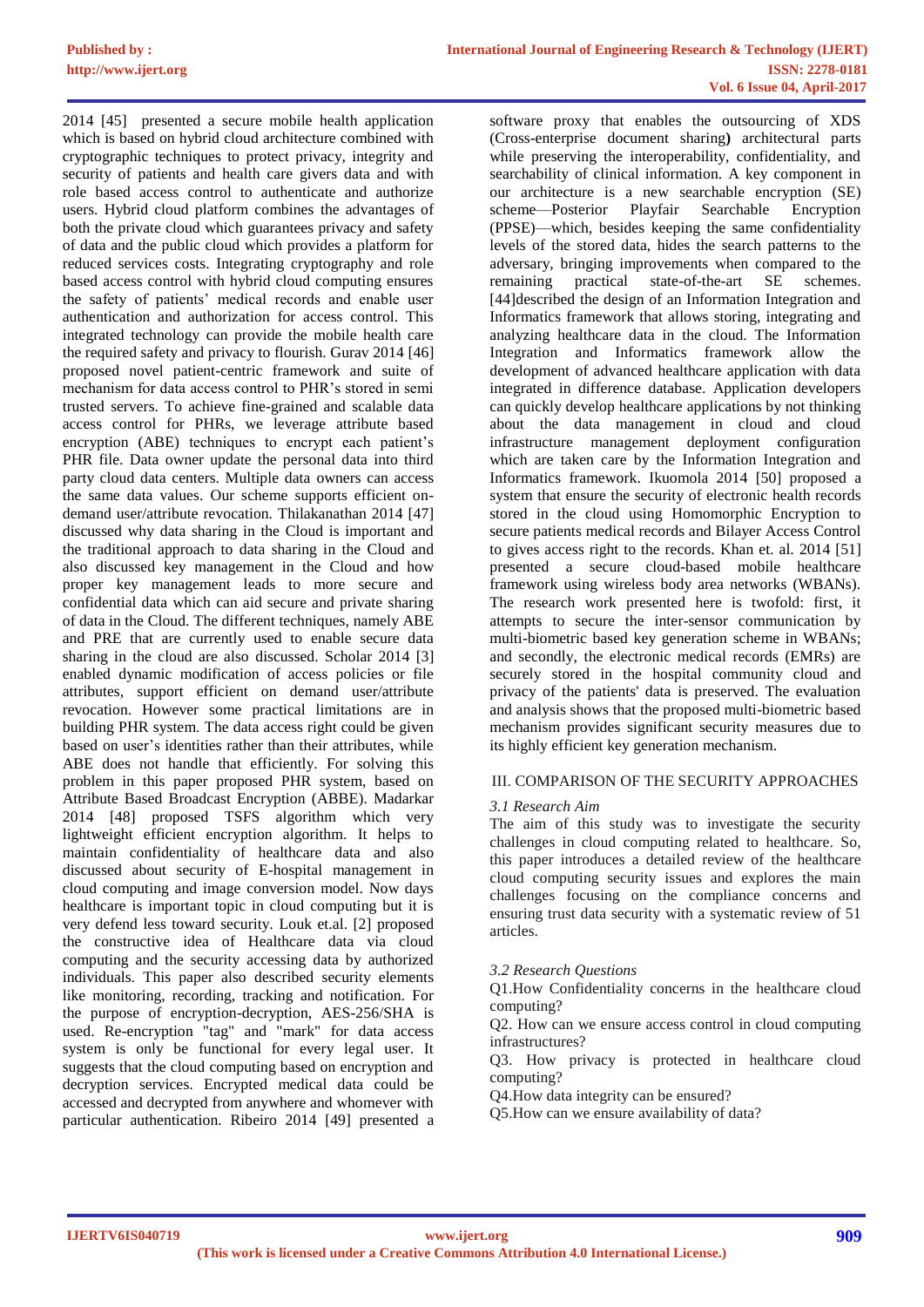|                      |        |                               |      | Table: 5.1 Summary of final studied articles and their relevance to the research questions                                       |                        |                |                |                |                         |
|----------------------|--------|-------------------------------|------|----------------------------------------------------------------------------------------------------------------------------------|------------------------|----------------|----------------|----------------|-------------------------|
| S.<br>N <sub>o</sub> | Work   | Researcher                    | Year | <b>Problem Characteristics</b>                                                                                                   | <b>Related Results</b> |                |                |                |                         |
|                      |        |                               |      |                                                                                                                                  | Q1                     | Q2             | Q <sub>3</sub> | Q4             | Q <sub>5</sub>          |
| $\mathbf{1}$         | $[15]$ | Mehraeen et.al.               | 2017 | Security Challenges in Healthcare Cloud Computing: A<br><b>Systematic Review</b>                                                 | Y                      | Y              | Y              | $\mathbf N$    | N                       |
| $\overline{c}$       | [8]    | Waleed et. al.                | 2016 | User Privacy and Security in Cloud Computing                                                                                     | Y                      | $\mathbf N$    | Y              | N              | $\mathbf N$             |
| 3                    | [9]    | Christian Esposito<br>et. al. | 2016 | Cloud Manufacturing: Security, Privacy, and Forensic<br>Concerns                                                                 | $\mathbf Y$            | N              | Y              | $\mathbf N$    | N                       |
| $\overline{4}$       | $[10]$ | Sajid et.al.                  | 2016 | Cloud-Assisted IoT-Based SCADA Systems Security: A<br>Review of the State of the Art and Future Challenges                       | Y                      | $\mathbf N$    | Y              | Y              | Y                       |
| 5                    | $[11]$ | Deshmukh                      | 2016 | Design of cloud security in the EHR for Indian<br>healthcare services                                                            | Y                      | $\mathbf N$    | $\mathbf N$    | $\mathbf N$    | $\mathbf N$             |
| 6                    | $[12]$ | Premarathne et.al.            | 2016 | Hybrid Cryptographic Access Control for Cloud- Based<br><b>EHR</b> Systems                                                       | Y                      | Y              | $\mathbf N$    | $\mathbf N$    | $\mathbf N$             |
| $\tau$               | $[13]$ | Marwan et. al.                | 2016 | Cloud-Based Medical Image Issues                                                                                                 | Y                      | Y              | $\mathbf N$    | $\mathbf N$    | $\mathbf N$             |
| 8                    | $[14]$ | Kumarage et al.               | 2016 | Secure Data Analytics for Cloud-<br>Integrated Internet of Things Applications                                                   | Y                      | $\mathbf N$    | Y              | $\mathbf N$    | N                       |
| 9                    | $[20]$ | Barthelus et.al.              | 2016 | Adopting cloud computing within the healthcare<br>industry: opportunity or risk?                                                 | Y                      | $\mathbf N$    | $\mathbf N$    | $\mathbf N$    | Y                       |
| 10                   | $[16]$ | Chouhan et. al.               | 2016 | Security Attacks on Cloud Computing With Possible<br>Solution                                                                    | Y                      | N              | $\mathbf N$    | $\mathbf N$    | Y                       |
| 11                   | $[17]$ | Alzoubaidi et. al.            | 2016 | Cloud Computing National e-health services: Data<br>Center Solution Architecture                                                 | $\mathbf N$            | $\mathbf N$    | $\mathbf N$    | $\mathbf N$    | Y                       |
| 12                   | $[18]$ | Rani et. al.                  | 2016 | An efficient secure authentication on cloud based e-<br>health care system in<br>WBAN.                                           | Y                      | Y              | Y              | $\mathbf N$    | Y                       |
| 13                   | $[19]$ | Kaur et. al.                  | 2016 | Data Privacy In Healthcare Networks With Secure Key<br><b>Exchange Mechanism</b>                                                 | Y                      | Y              | Y              | Y              | N                       |
| 14                   | $[21]$ | Noufal et.al.                 | 2016 | Smart e-Health Monitoring and Maintenance Using<br>Cloud                                                                         | Y                      | $\mathbf N$    | $\mathbf N$    | $\mathbf N$    | $\mathbf N$             |
| 15                   | $[22]$ | Raval et. al.                 | 2016 | Cloud based Information Security and Privacy in<br>Healthcare                                                                    | Y                      | Y              | Y              | N              | $\mathbf N$             |
| 16                   | $[23]$ | Tewari et.al.                 | 2016 | Security and Privacy in E-Healthcare Monitoring with<br><b>WBAN: A Critical Review</b>                                           | Y                      | $\mathbf N$    | Y              | N              | $\overline{N}$          |
| 17                   | $[24]$ | Desai et.al.                  | 2016 | Opportunity and Implementation of Cloud Computing<br>in Indian Health Sector                                                     | Y                      | $\mathbf N$    | $\mathbf N$    | $\mathbf N$    | Y                       |
| 18                   | $[25]$ | Zriqat et.al.                 | 2016 | Security and Privacy Issues in E healthcare Systems:<br><b>Towards Trusted Services</b>                                          | $\mathbf N$            | Y              | Y              | $\mathbf N$    | $\mathbf N$             |
| 19                   | $[26]$ | Sangeetha et. al.             | 2016 | Analysis Of An Effective, Scalable And Secured Data<br>Sharing Service In Cloud Computing                                        | Y                      | $\mathbf N$    | Y              | $\mathbf N$    | N                       |
| 20                   | $[27]$ | Hanen et.al.                  | 2016 | An enhanced healthcare system in mobile cloud<br>computing environment                                                           | Y                      | $\mathbf N$    | $\mathbf N$    | Y              | Y                       |
| 21                   | $[1]$  | N.H. Hussein                  | 2016 | A survey of Cloud Computing Security<br>challenges and solutions                                                                 | Y                      | $\mathbf N$    | Y              | Y              | ${\bf N}$               |
| 22                   | $[5]$  | R. Kumar                      | 2016 | A Survey on Security Issues in Cloud Computing                                                                                   | Y                      | Y              | $\mathbf N$    | Y              | Y                       |
| 23                   | [6]    | P. D. G. Vyawahare<br>et.al.  | 2016 | A Survey on Security Challenges and Solutions in Cloud<br>Computing                                                              | $\mathbf Y$            | $\mathbf N$    | Y              | Y              | N                       |
| 24                   | $[28]$ | Rao et.al.                    | 2015 | Data Security Challenges and Its Solutions in Cloud<br>Computing                                                                 | Y                      | $\mathbf N$    | $\mathbf N$    | $\mathbf N$    | $\overline{\mathbf{Y}}$ |
| 25                   | $[29]$ | Griebel et. al.               | 2015 | A scoping review of cloud computing in healthcare                                                                                | Y                      | Y              | $\overline{N}$ | $\overline{N}$ | $\overline{N}$          |
| 26                   | $[30]$ | Rezaeibagha et. al.           | 2015 | A systematic literature review on security and privacy<br>of electronic health record systems: technical<br>perspectives         | $\mathbf Y$            | $\mathbf N$    | $\mathbf Y$    | $\mathbf N$    | N                       |
| 27                   | $[31]$ | Dubovitskaya et. al.          | 2015 | A Cloud-Based eHealth Architecture for Privacy<br>Preserving Data Integration                                                    | N                      | Y              | Y              | Y              | N                       |
| 28                   | $[4]$  | Bhati et.al.                  | 2015 | Review of Passive Security Measure on Trusted Cloud<br>Computing                                                                 | Y                      | $\overline{Y}$ | Y              | $_{\rm N}$     | N                       |
| 29                   | $[32]$ | Rathi et.al.                  | 2015 | Healthcare Data Security in Cloud Computing                                                                                      | Y                      | Y              | $\mathbf N$    | $\mathbf N$    | N                       |
| 30                   | $[33]$ | Zhou et. al.                  | 2015 | PPDM: A Privacy-Preserving Protocol for<br>Cloud-Assisted e-Healthcare Systems                                                   |                        |                |                |                |                         |
| 31                   | $[34]$ | Elmogazy et. al.              | 2015 | Towards Healthcare Data Security in Cloud Computing                                                                              | Y                      | Y              | Y              | $\mathbf N$    | $_{\rm N}$              |
| 32                   | $[36]$ | Sengupta et.al.               | 2015 | Designing of Hybrid RSA Encryption Algorithm for<br>Cloud Security                                                               | $\mathbf Y$            | $\mathbf N$    | N              | N              | $\mathbf N$             |
| 33                   | $[35]$ | Sedem et. al.                 | 2015 | Cloud Computing Framework for E-Health in Ghana:<br>Adoption Issues and Strategies: Case Study Of Ghana<br><b>Health Service</b> | N                      | ${\bf N}$      | ${\bf N}$      | $_{\rm N}$     | $\mathbf Y$             |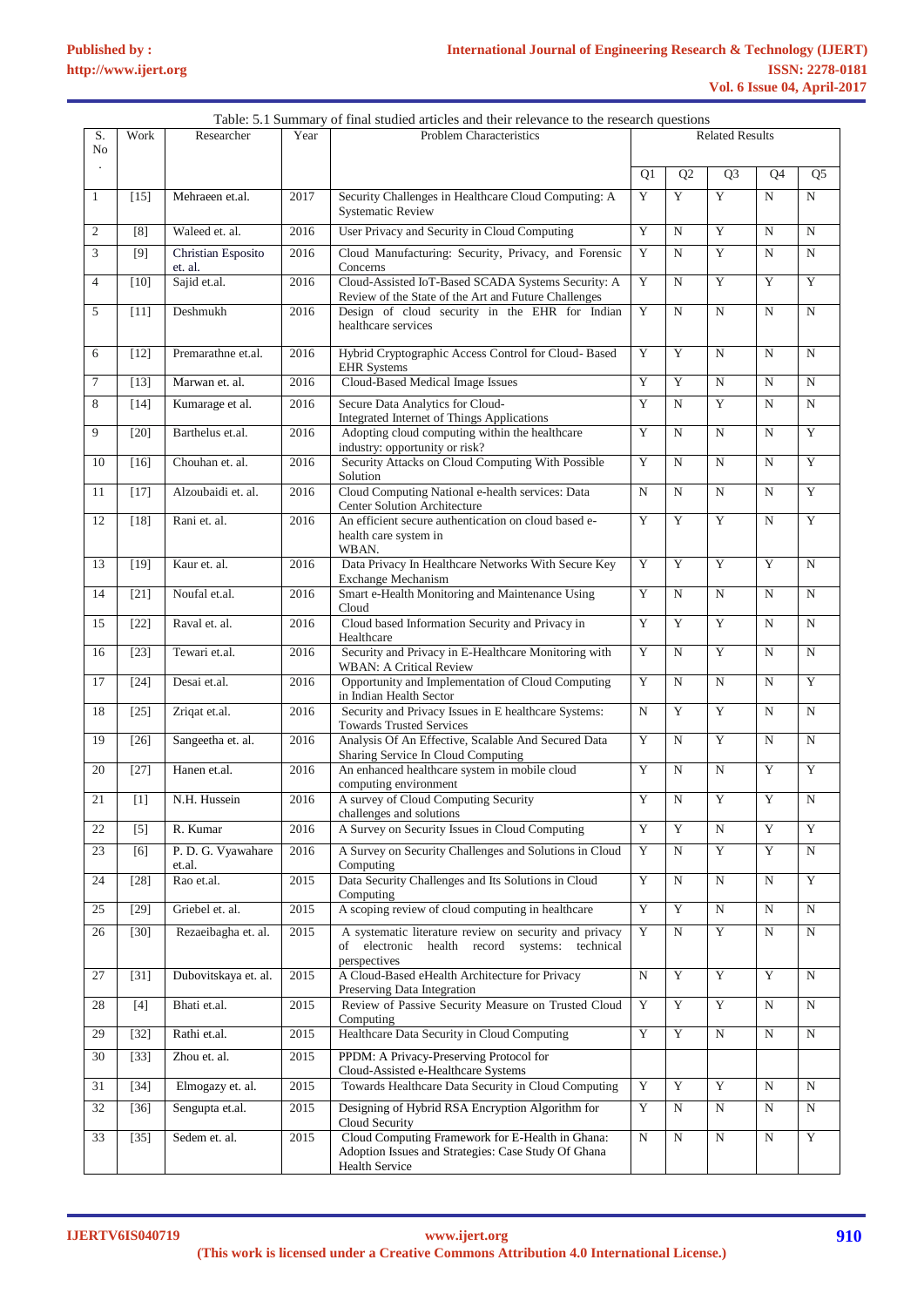| 34 | [37]              | Boyinbode et. al.                       | 2015 | CloudeMR: A Cloud Based Electronic Medical Record<br>System                                                        | $\mathbf N$    | N           | N              | N              | Y              |
|----|-------------------|-----------------------------------------|------|--------------------------------------------------------------------------------------------------------------------|----------------|-------------|----------------|----------------|----------------|
| 35 | [43]              | Plachkinova et. al.                     | 2015 | Health Records on the Cloud: A Security Framework                                                                  | $\mathbf N$    | N           | $\mathbf N$    | Y              | $\overline{Y}$ |
| 36 | [38]              | Fabian et.al.                           | 2015 | Collaborative and secure sharing of healthcare data in<br>multi-clouds                                             | Y              | N           | Y              | N              | $\mathbf N$    |
| 37 | [39]              | Donald et.al.                           | 2014 | A Comparative Analysis of Encryption Techniques and<br>Data Security Issues in Cloud Computing                     | Y              | N           | $\mathbf N$    | N              | N              |
| 38 | [40]              | Ahmed E. Youssef                        | 2014 | A Framework For Secure Healthcare Systems Based On<br>Big Data Analytics In Mobile Cloud Computing<br>Environments | Y              | Y           | $\mathbf N$    | $\mathbf N$    | Y              |
| 39 | [41]              | Zafar 2014                              | 2014 | Cloud Computing Services for the Healthcare Industry                                                               | Y              | N           | Y              | N              | $\mathbf N$    |
| 40 | $[42]$            | M. Tebaa and S. E.<br>L. Hajji          | 2014 | From Single to Multi-Clouds Computing Privacy and<br>Fault<br>Tolerance                                            | Y              | N           | $\overline{N}$ | $\overline{Y}$ | $\overline{Y}$ |
| 41 | $[44]$            | Sultana et.al.                          | 2014 | Cloud-Based Development Of Smart And Connected<br>Data In Healthcare Application                                   | $\mathbf N$    | N           | $\mathbf N$    | $\overline{Y}$ | $\mathbf N$    |
| 42 | $[45]$            | Nagaty et.al.                           | 2014 | Mobile Health Care on a Secured Hybrid Cloud                                                                       | Y              | Y           | $\overline{Y}$ | $\overline{Y}$ | $\mathbf N$    |
| 43 | $[46]$            | Y. B. Gurav et. al.                     | 2014 | Scalable and Secure Sharing of Personal Health records<br>in Cloud Computing Using Attribute Based Encryption      | Y              | Y           | Y              | N              | $\mathbf N$    |
| 44 | $[47]$            | Thilakanathan et.al.                    | 2014 | Secure Data Sharing in the Cloud                                                                                   | Y              | N           | $\overline{Y}$ | N              | $\mathbf N$    |
| 45 | $\lceil 3 \rceil$ | Raseena et.al.                          | 2014 | Secure Sharing of Personal Health Records in Cloud<br>Computing using Attribute-based Broadcast Encryption         | Y              | Y           | Y              | $\mathbf N$    | $\mathbf N$    |
| 46 | [48]              | Jitendra<br>Madarkar.et.al.             | 2014 | Security issues of Patient Health Records in E-Hospital<br>Management in Cloud                                     | Y              | N           | $\overline{Y}$ | N              | $\mathbf N$    |
| 47 | [2]               | Maya Louket et.al.                      | 2014 | Security System for Healthcare Data in Cloud<br>Computing                                                          | Y              | Y           | $\mathbf N$    | N              | $\mathbf N$    |
| 48 | [49]              | Lu'is $\overline{S}$ .<br>Ribeiroet.al. | 2014 | XDS-I Outsourcing Proxy: Ensuring Confidentiality<br>While Preserving Interoperability                             | $\overline{Y}$ | $\mathbf N$ | $\overline{Y}$ | $\mathbf N$    | $\mathbf N$    |
| 49 | [50]              | Ikuomola et. al.                        | 2014 | Securing Patient Privacy in E-Health Cloud Using<br>Homomorphic Encryption and Access Control                      | Y              | Y           | $\mathbf N$    | N              | $\mathbf N$    |
| 50 | [51]              | Khan et.al.                             | 2014 | A cloud-based healthcare framework for security and<br>patients' data privacy using wireless body area networks    | Y              | Y           | $\overline{Y}$ | Y              | Y              |
| 51 | $[7]$             | Freire et.al.                           | 2014 | Security issues in cloud environments : a survey                                                                   | Y              | Y           | N              | $\overline{Y}$ | N              |

 *Y* yes, *N* no

## IV. CONCLUSION

This literature survey is based on security challenges in healthcare analysis over cloud. Articles of Journals from 2014 to 2017 have been taken for the purpose of literature survey (Table 5.1). One among various security challenges in cloud computing is worry about sensitive data which is communicated over cloud. With the references of studied articles; we have found that there is much insecurity. The research has not been completed to secure these problems i.e.

- 1. Data Security: The major issues in cloud computing is data security and it has many aspects like confidentiality, Integrity, reliability, availability, backup and recovery. The potential research direction would be to find the ways to store and process data in a way that does not breach the privacy and security.
- 2. Access Control: The owner create the set of access control rules on his data and send the data along with the access control policy. In this way, any member of his panel can only use the data by the access control policy given by the owner. If the member tries to access the data, the access control policy should "lock" without the permission of owner. This is a challenge in access control.
- 3. Protection from Malicious Code: Malicious Code affects on theft of data and loss the data. Malicious code is created by the hackers to change the information. These issues have provided a barrier to the worldwide adoption of the Cloud. The health cloud

environment may reveal sensitive information to the unauthorized individuals by monitoring the sequence of the events. Therefore, it is highly desirable that the mechanisms should be developed to deploy efficient auditing and accountability mechanisms that anonymously monitor the utilization of health records.

The security challenges research issues analyzed here provide good understanding that leads to future research.

#### REFERENCES

- [1] N. H. Hussein, "A survey of Cloud Computing Security challenges and solutions II- Infrastructure as Services," vol. 14, no. 1, pp. 52– 56, 2016.
- [2] M. Louk, H. Lim, and H. J. Lee, "Security System for Healthcare Data in Cloud Computing," vol. 8, no. 3, pp. 241–248, 2014.
- [3] P. G. Scholar, "Secure Sharing of Personal Health Records in Cloud Computing using Attribute-based Broadcast Encryption," vol. 102, no. 16, pp. 13–19, 2014.
- [4] M. Bhati and P. Rani, "Review of Passive Security Measure on Trusted Cloud Computing," no. 3, 2015.
- [5] R. Kumar and A. Pandey, "A Survey on Security Issues in Cloud Computing," vol. 3, no. 3, pp. 506–517, 2016.
- [6] P. D. G. Vyawahare, R. B. Bende, D. N. Bhajipale, R. D. Bharsakle, and A. G. Salve, "A Survey on Security Challenges and Solutions in Cloud Computing," pp. 4069–4073, 2016.
- [7] M. M. Freire and P. R. M. Inácio, "Security issues in cloud environments : a survey," pp. 113–170, 2014.
- [8] A. Waleed and L. Chunlin, "User Privacy and Security in Cloud Computing," vol. 10, no. 2, pp. 341–352, 2016.
- [9] C. Esposito, A. Castiglione, B. Martini, and K. K. R. Choo, "Cloud Manufacturing: Security, Privacy, and Forensic Concerns," IEEE Cloud Comput., vol. 3, no. 4, pp. 16–22, 2016.
- [10] A. Sajid, H. Abbas, and K. Saleem, "Cloud-Assisted IoT-Based SCADA Systems Security : A Review of the State of the Art and Future Challenges," vol. 4, 2016.